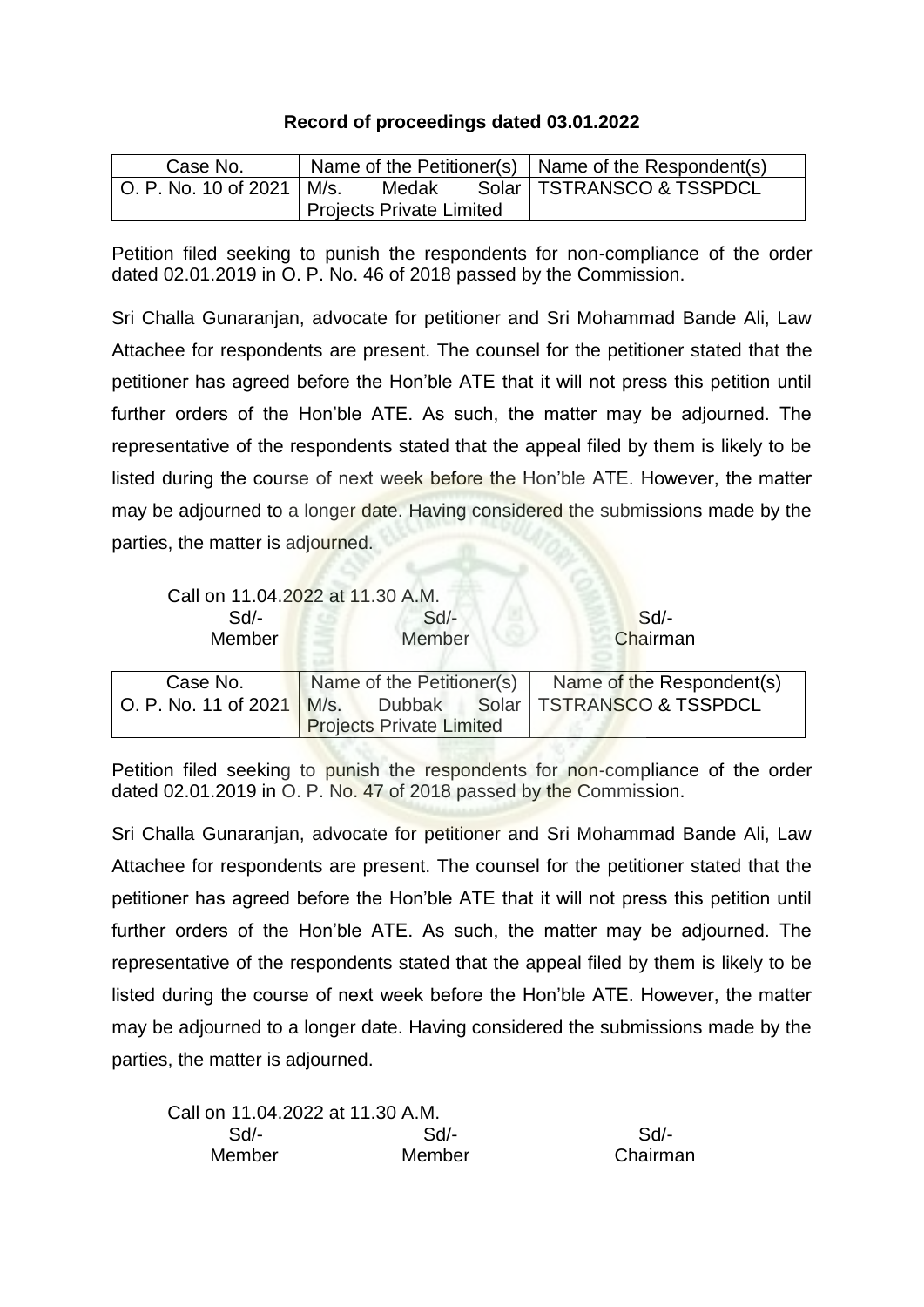| Case No. | Name of the Petitioner(s)                    | Name of the Respondent(s)      |
|----------|----------------------------------------------|--------------------------------|
|          | I O. P. No. 12 of 2021   M/s. Sarvotham Care | <b>TSTRANSCO &amp; TSSPDCL</b> |

Petition filed seeking to punish the respondents for non-compliance of the order dated 02.01.2019 in O. P. No. 61 of 2018 passed by the Commission.

Sri Challa Gunaranjan, advocate for petitioner and Sri Mohammad Bande Ali, Law Attachee for respondents are present. The counsel for the petitioner stated that the petitioner has agreed before the Hon'ble ATE that it will not press this petition until further orders of the Hon'ble ATE. As such, the matter may be adjourned. The representative of the respondents stated that the appeal filed by them is likely to be listed during the course of next week before the Hon'ble ATE. However, the matter may be adjourned to a longer date. Having considered the submissions made by the parties, the matter is adjourned.

|                      | Call on 11.04.2022 at 11.30 A.M. |        |                                |
|----------------------|----------------------------------|--------|--------------------------------|
| $Sd$ -               |                                  | $Sd$ - | Sd                             |
| <b>Member</b>        |                                  | Member | Chairman                       |
|                      |                                  |        |                                |
| Case No.             | Name of the Petitioner(s)        |        | Name of the Respondent(s)      |
| O. P. No. 24 of 2021 | M/s. Prashanth Narayan G         |        | <b>TSSPDCL &amp; TSTRANSCO</b> |
|                      | (PNG)                            |        |                                |

Petition filed seeking the energy generated fed into the grid for the period before open access as deemed purchase of licensee or pay for the same.

Sri Challa Gunaranjan, counsel for the petitioner and Sri Mohammad Bande Ali, Law Attachee for respondents are present. The counsel for petitioner stated that he needs further time to file rejoinder in the matter as the authorized signatory to the same is not available, as such the rejoinder will be filed in about two weeks. The representative of the respondents has no object to the same. Accordingly, the matter is adjourned.

Call on 31.01.2022 at 11.30 AM.

| Sd<br>Member                       | Sd<br>Member |                           |      |                 | Sd<br>Chairman            |  |
|------------------------------------|--------------|---------------------------|------|-----------------|---------------------------|--|
| Case No.                           |              | Name of the Petitioner(s) |      |                 | Name of the Respondent(s) |  |
| O. P. No. 47 of 2021   M/s. Mytrah |              |                           | Vayu |                 | TSSPDCL, TSTRANSCO &      |  |
| ଝ                                  | (Godavari)   |                           |      | Private   TSPCC |                           |  |
| I. A. No. 20 of 2021               | Limited      |                           |      |                 |                           |  |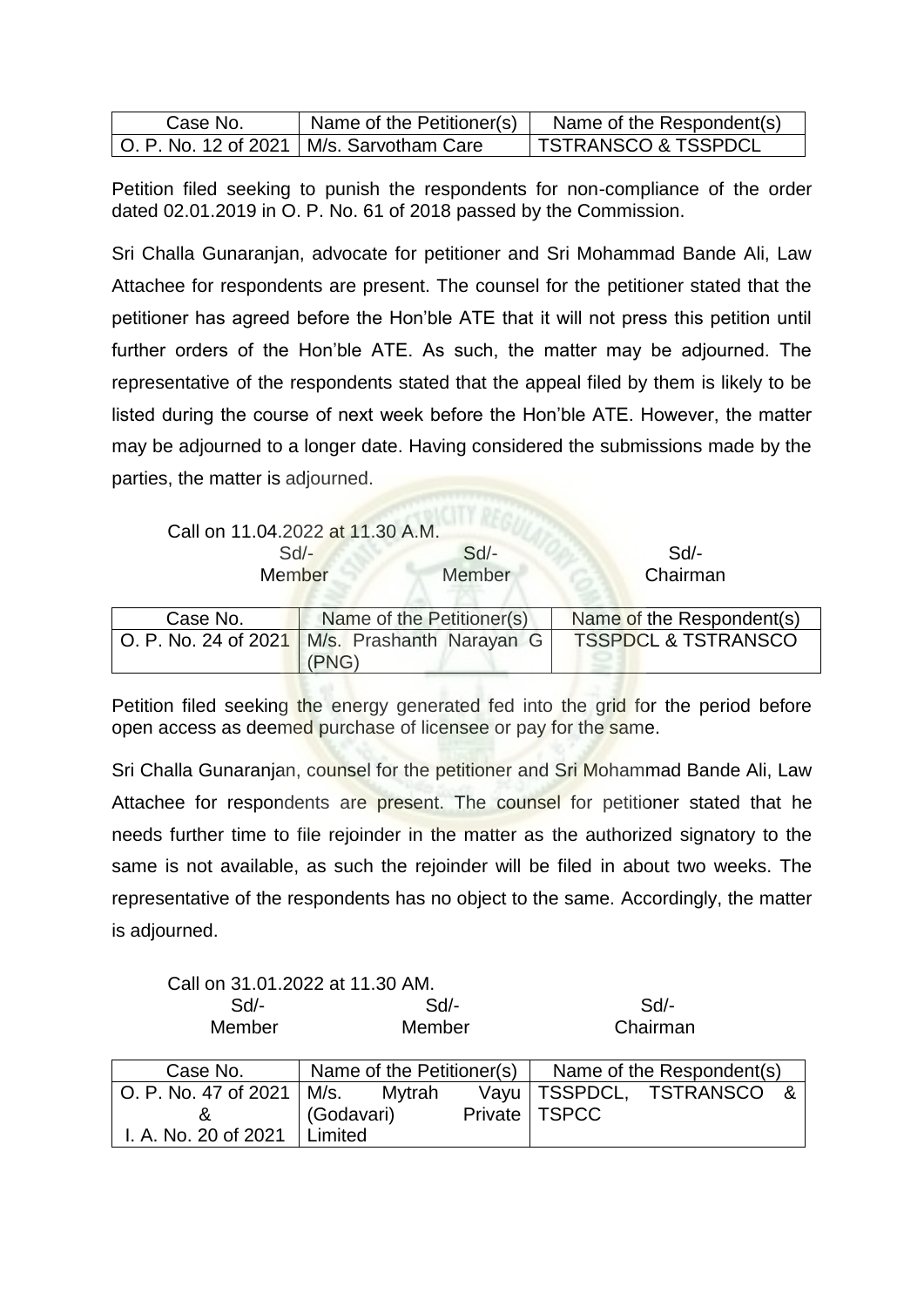Petition filed seeking payment of amounts towards energy supplied and rebate claimed by the DISCOM in the year 2016.

I. A. filed seeking direction to the respondent No. 1 not to deduct for generation beyond 23% and consequently to make payments in full towards the invoices raised by the petitioner for the energy generated and supplied by the petitioner.

Sri Challa Gunaranjan, Advocate for petitioner and Sri Mohammad Bande Ali, Law Attachee for respondents are present. The counsel for petitioner stated that the reply to the counter affidavit has been filed. The representative of the respondents stated that they are yet to receive the same. As such, the same has been made available by the office of the Commission today. Therefore, the matter may be adjourned. Accordingly, the matter is adjourned.



| Case No.                    |                             |                   |  | Name of the Petitioner(s) Name of the Respondent(s) |
|-----------------------------|-----------------------------|-------------------|--|-----------------------------------------------------|
| O. P. No. 54 of 2021   M/s. |                             | <b>Dr.</b> Primer |  | Reddy's   CE TSTRANSCO & TSSPDCL                    |
|                             | <b>Laboratories Limited</b> |                   |  |                                                     |
|                             |                             |                   |  |                                                     |

Petition filed seeking to punish the respondents for non-compliance of the order of dated 18.02.2021 in O. P. No. 25 of 2020 passed by the Commission.

Sri Challa Gunaranjan, Advocate for petitioner and Sri Y. Rama Rao, Advocate for respondent No. 1 and Sri Mohammad Bande Ali, Law Attachee for respondent No. 2 are present. The counsel for petitioner stated that the issue raised in the present petition is with regard to allowing open access on short term basis on which a finding had been rendered by this Commission in the case of the petitioner itself. He has readout the relevant portions of the earlier order passed by the Commission in O. P. No. 25 of 2020 and also explained the subsequent events that have happened in respect of short term open access sought by the petitioner through various letters and communications made between the parties. He also explained the facts arising in the present case and sought action against the respondents. It is stated that the licensee failed to give effect to the observations made by the Commission earlier in the order dated 18.02.2021 in O. P. No. 25 of 2020. The licensee resorted to replying the applications made by the petitioner for short term open access without reasons. Therefore, the petitioner is before the Commission for taking action against the licensee.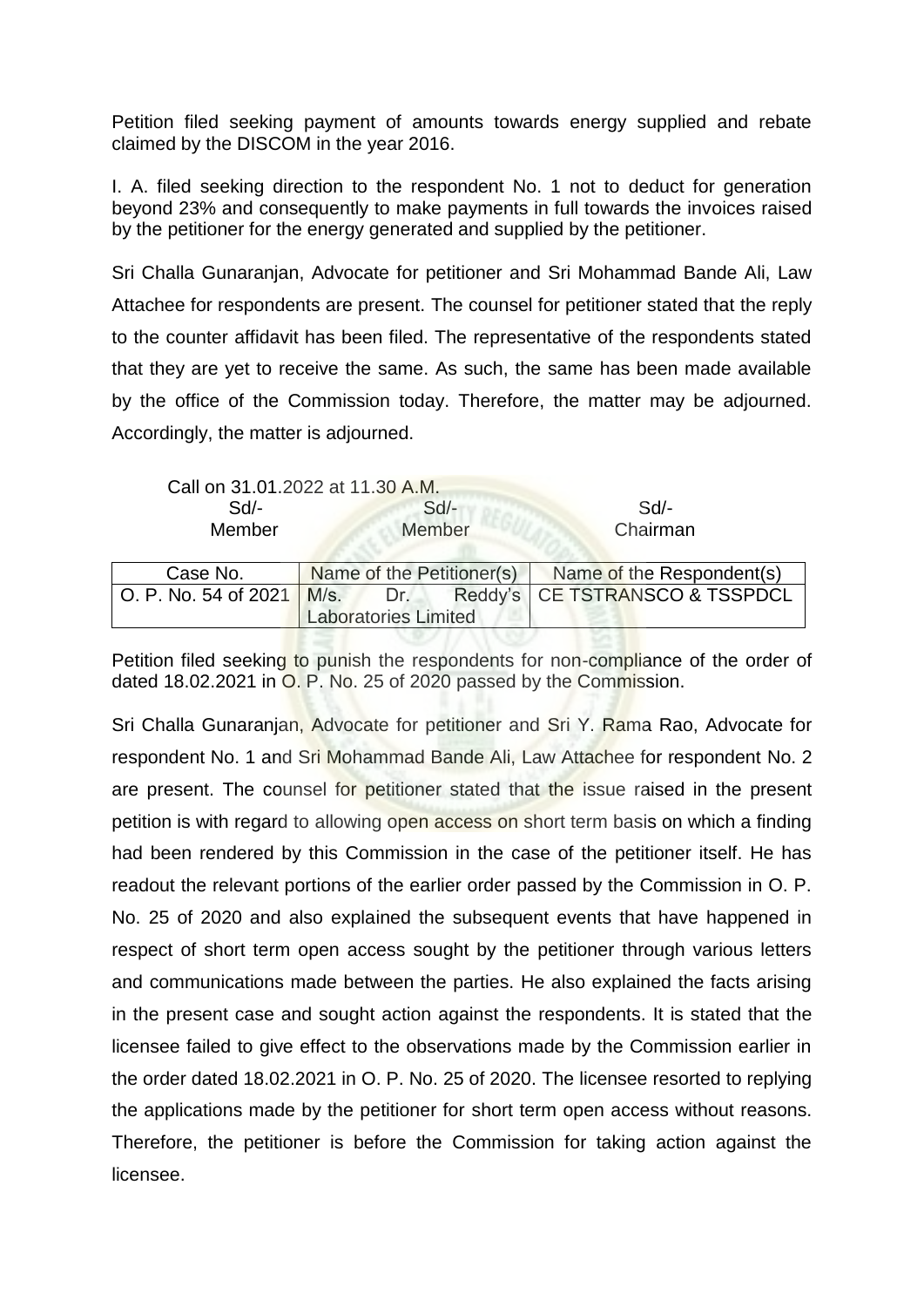The representative of the respondents reiterated the contents of the counter affidavits. The Commission sought to know his reply on the observations made earlier by the Commission in the earlier order dated 18.02.2021. The representative of the licensee was not forthcoming on any of the aspects and left the matter to be dealt by the SLDC. The counsel for respondent No. 1, while reiterating the contents of the counter affidavit of the respondent No. 1, stated that his actions are dependent on the information furnished by the respondent No. 2. It is also his case that section 42 of the Act, 2003 requires wider interpretation in the given circumstances in appropriate case.

The counsel for petitioner stated that the open access sought for is well within the contracted demand availed from the licensee, yet the licensee is not inclined to grant open access. The Commission may consider the difficulty of the petitioner. Having heard the submissions of the parties, the matter is reserved for orders.

| $Sd$ -<br>Member     | $Sd$ -<br>Member          | Sd<br>Chairman            |
|----------------------|---------------------------|---------------------------|
| Case No.             | Name of the Petitioner(s) | Name of the Respondent(s) |
| I. A. No. 13 of 2019 | M/s. VBC Ferro Alloys     | TSSPDCL & SE (O)          |
| ın                   | Limited                   | Sangareddy TSSPDCL        |
| O. P. No. 4 of 2013  |                           |                           |

Application filed seeking revisiting the conditions stipulated in the retail supply tariff order for FY 2013-14 for category of HT-I (B) consumers.

Sri Challa Gunaranjan, Advocate for applicant and Sri Mohammad Bande Ali, Law Attachee for respondents are present. The counsel for petitioner stated that the office file has been misplaced in his office, though he is ready to argue the matter. To trace the record and submit the arguments in the matter, he has sought short adjournment. The representative of the respondents stated that it is an old matter. In view of the request of the counsel for petitioner, the matter is adjourned.

|                      | Call on 02.02.2022 at 11.30 A.M. |                           |
|----------------------|----------------------------------|---------------------------|
| Sd/-                 | Sd                               | Sd                        |
| Member               | Member                           | Chairman                  |
|                      |                                  |                           |
| Case No.             | Name of the Petitioner(s)        | Name of the Respondent(s) |
| I. A. No. 14 of 2019 |                                  |                           |
|                      | M/s. VBC Ferro Alloys            | TSSPDCL & SE (O)          |
| ın                   | Limited                          | Sangareddy TSSPDCL        |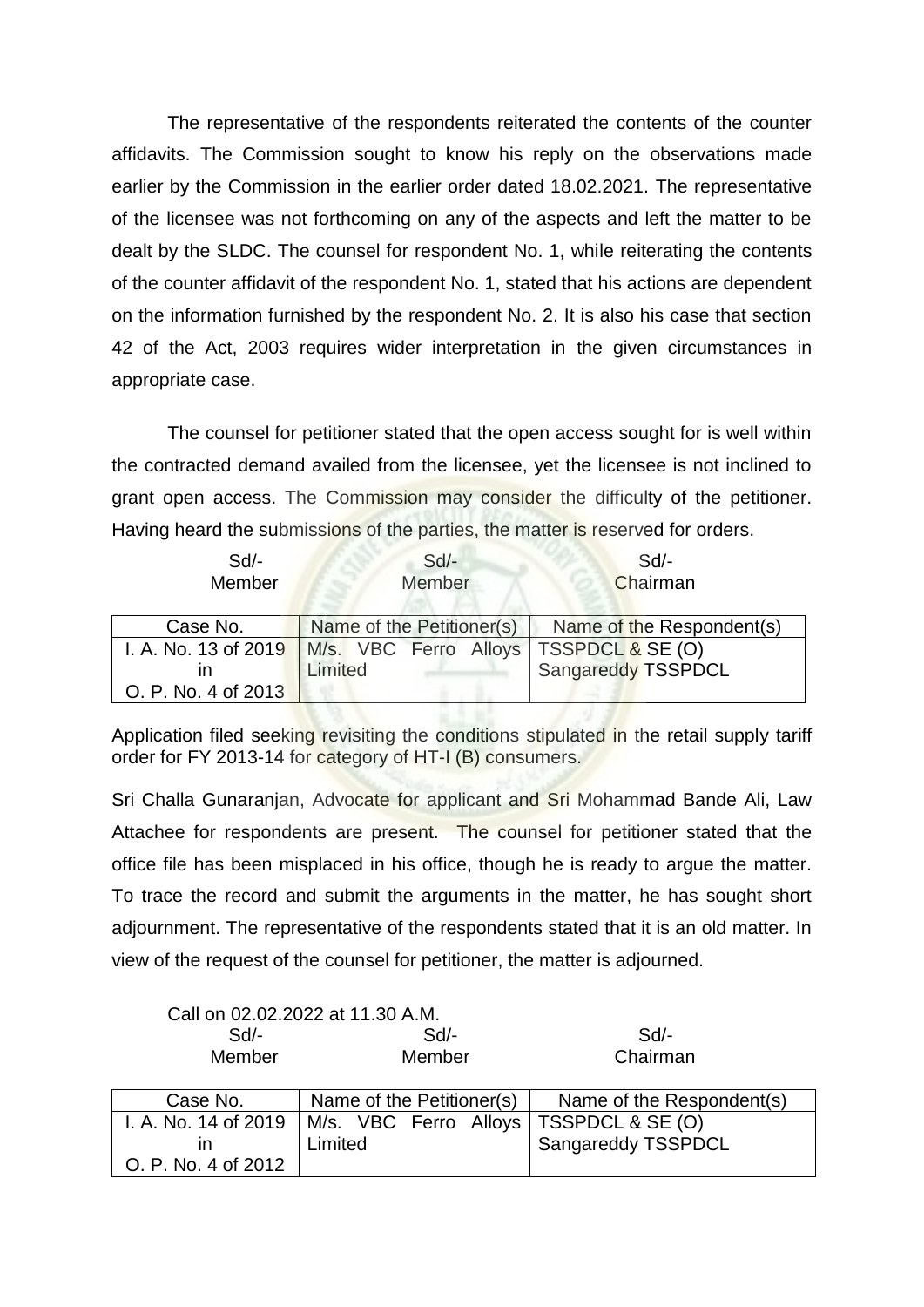Application filed seeking revisiting the conditions stipulated in the retail supply tariff order for FY 2012-13 for category of HT-I (B) consumers.

Sri Challa Gunaranjan, Advocate for applicant and Sri Mohammad Bande Ali, Law Attachee for respondents are present. The counsel for petitioner stated that the office file has been misplaced in his office, though he is ready to argue the matter. To trace the record and submit the arguments in the matter, he has sought short adjournment. The representative of the respondents stated that it is an old matter. In view of the request of the counsel for petitioner, the matter is adjourned.

| Call on 02.02.2022 at 11.30 A.M. |                                          |                           |
|----------------------------------|------------------------------------------|---------------------------|
| $Sd$ -                           | $Sd$ -                                   | Sd/-                      |
| Member                           | Member                                   | Chairman                  |
|                                  |                                          |                           |
| Case No.                         | Name of the Petitioner(s)                | Name of the Respondent(s) |
| I. A. (SR) No. 28 of 2019        | M/s. VBC Ferro Alloys   TSSPDCL & SE (O) |                           |
| ın                               | Limited                                  | Sangareddy TSSPDCL        |
| O. P. No. 21 of 2017             |                                          |                           |

Application filed seeking revisiting the conditions stipulated in the retail supply tariff order for FY 2018-19 for category of HT-I (B) consumers.

Sri Challa Gunaranjan, Advocate for applicant and Sri Mohammad Bande Ali, Law Attachee for respondents are present. The counsel for petitioner stated that the office file has been misplaced in his office, though he is ready to argue the matter. To trace the record and submit the arguments in the matter, he has sought short adjournment. The representative of the respondents stated that it is an old matter. In view of the request of the counsel for petitioner, the matter is adjourned.

Call on 02.02.2022 at 11.30 A.M.

| Sd/-        | $Sd$ -                  | Sd/-                                                               |
|-------------|-------------------------|--------------------------------------------------------------------|
| Member      | Member                  | Chairman                                                           |
| $\sim$<br>. | $\sim$ $\sim$<br>$\sim$ | .<br>$\sim$ $\sim$<br>$\sim$<br>$\overline{\phantom{0}}$<br>$\sim$ |

| Case No.                                                                  |         |  |  |  | Name of the Petitioner(s) $\vert$ Name of the Respondent(s) |
|---------------------------------------------------------------------------|---------|--|--|--|-------------------------------------------------------------|
| O. P. (SR) No. 31 of 2021   M/s. Sri Sai Ram Ice   TSSPDCL & its officers | Factory |  |  |  |                                                             |

Petition filed seeking refund of the amounts paid towards electricity charges and punishing the respondents for non-compliance of the order of the Ombudsman U/s 146 of the Act, 2003.

Ms. Nishtha, Advocate representing Sri Yogeshwar Raj Saxena, advocate for petitioner is present. The advocate representing the counsel for petitioner has stated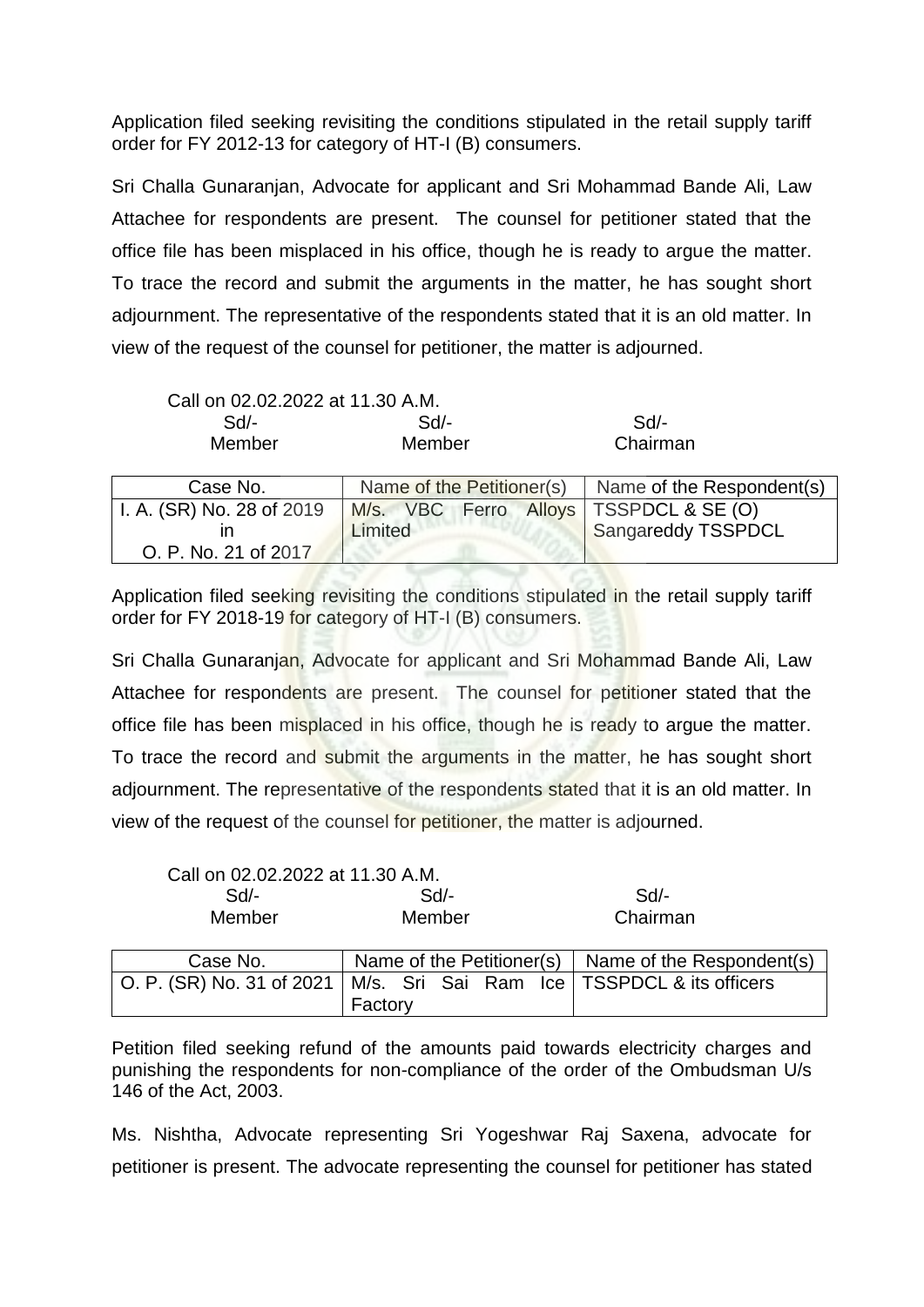that the petition is filed for violating the order of the Vidyuth Ombudsman as well as this Commission and disconnecting the power supply to the petitioner's unit. The Commission pointed out that the licensee had approached the Hon'ble High Court against the order of the Ombudsman and obtained orders. The advocate has stated that there is no nexus between the writ petition filed by the licensee and this petition. However, the writ petition is scheduled to be listed this week. The Commission, having heard the submissions of the advocate, reserved the matter for orders.

| $Sd$ -                                   | Sd                        | Sd/-                      |
|------------------------------------------|---------------------------|---------------------------|
| Member                                   | Member                    | Chairman                  |
| Case No.                                 | Name of the Petitioner(s) | Name of the Respondent(s) |
| O. P. No. 36 of 2021   M/s. L. B. Kunjir |                           | <b>TSSPDCL</b>            |

Petition filed seeking reimbursement of the principle amount along with DPS / LPS for the energy supplied to the DISCOM.

Sri Uma Shankar, advocate representing Sri V. N. Bohra, advocate for petitioner and Sri. Mohammad Bande Ali, Law Attachee respondent are present. The advocate representing the counsel for petitioner stated that the counter affidavit is not yet filed despite granting time. The representative of the respondent has sought further time to file the counter affidavit. The Commission made it clear that the licensee shall file its counter affidavit on or before 17.01.2022 duly serving a copy of it to the counter for petitioner by way of e-mail or in physical form without fail. The counsel for petitioner may filed a rejoinder, if any, on or before the date of hearing duly serving a copy of the same to the respondent through e-mail or in physical form. Accordingly, the matter is adjourned.

|              | Call on 31.01.2022 at 11:30 A.M.                                                           |                           |
|--------------|--------------------------------------------------------------------------------------------|---------------------------|
| Sd<br>$Sd$ - |                                                                                            | Sd/-                      |
| Member       | Member                                                                                     | Chairman                  |
| Case No.     | Name of the Petitioner(s)                                                                  | Name of the Respondent(s) |
|              | O. P. No. 38 of 2020   M/s. Sri Ambika Steel   TSSPDCL & its officers<br><b>Industries</b> |                           |

Petition filed seeking penal action against the TSSPDCL and its officers for noncompliance of the directions given in the order dated 09.09.2021 by the Commission.

Ms. Nishtha, Advocate for petitioner and Sri Mohammad Bande Ali, Law Attachee for respondents are present. The advocate representing the petitioner has stated that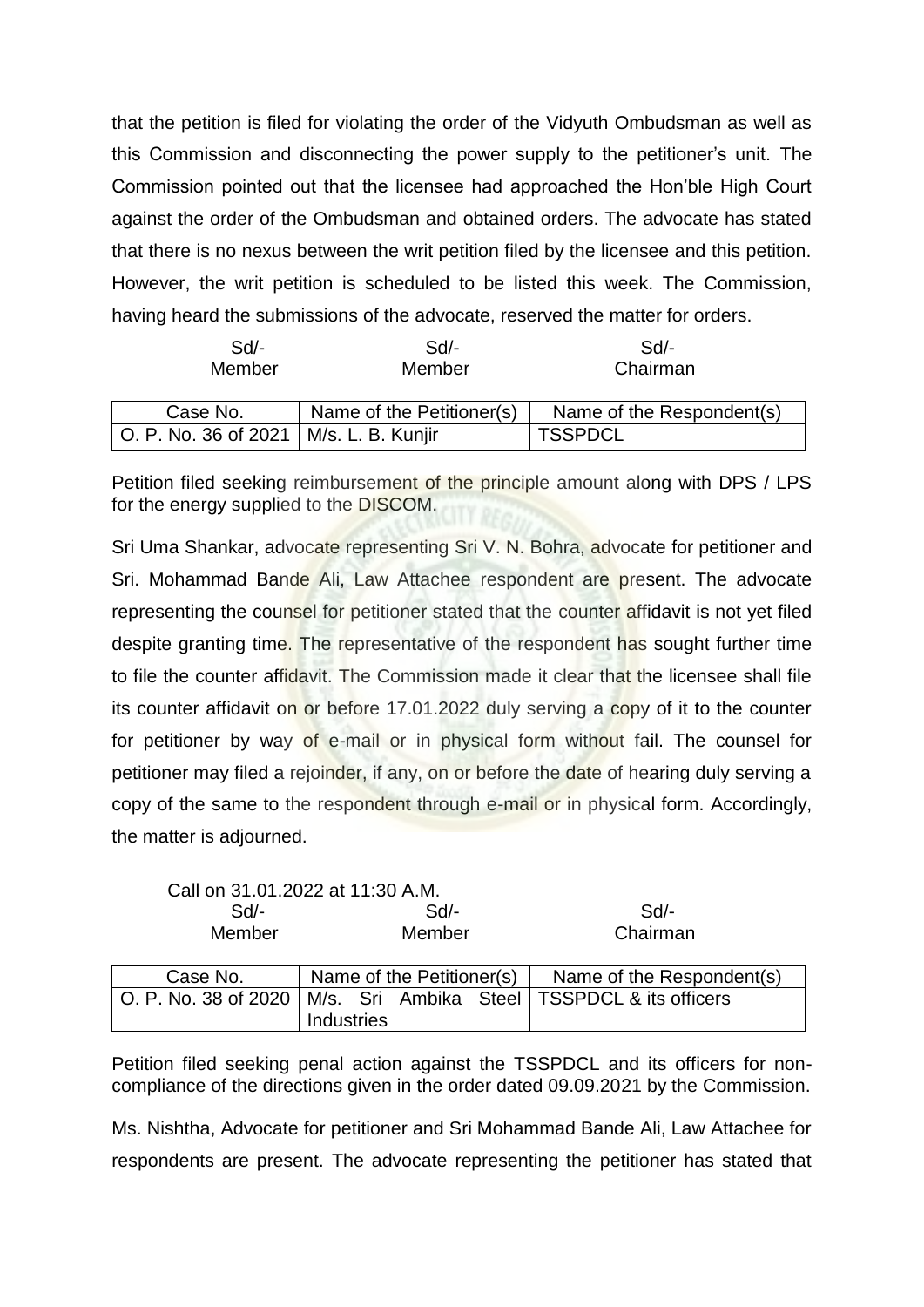the directions of the Commission have not been complied with till date. The Commission sought to know the status of the submission made earlier about the filing of appeal and obtaining the orders thereof. The representative of the respondents stated that the appeal has been preferred before the Hon'ble ATE and DFR number has been assigned. The appeal is likely to be listed for admission during the course of next ten days. Therefore, he sought a short adjournment of the matter. The Commission is not inclined to accept the request for adjournment of the matter. However, the representative persisted for adjournment. In view of the request of the respondents, the matter is adjourned on payment of cost of Rs. 10,000/- to be identified and communicated by the office.

Call on 31.01.2022 at 11.30 A.M.

| Sd/-          | Sd/-   | $Sd$ -   |
|---------------|--------|----------|
| <b>Member</b> | Member | Chairman |

| Case No.                 |                      | Name of the Petitioner(s) $\vert$ Name of the Respondent(s) |  |
|--------------------------|----------------------|-------------------------------------------------------------|--|
| O. P. (SR) No. 8 of 2021 |                      | M/s. Sneha Renewable Prl. Secretary to GoTS,                |  |
|                          | <b>Energies Ltd.</b> | Energy Dept., TSSPDCL &                                     |  |
| I. A. (SR) No. 9 of 2021 |                      | <b>TSTRANSCO</b>                                            |  |
|                          |                      |                                                             |  |

Petition filed seeking directions to enter into PPA by fixing tariff at Rs. 5/- per unit.

I. A. filed seeking interim directions to purchase power from the petitioner on payment of average pooled purchase costs till the disposal of the petition.

Sri P. Keshava Reddy, Managing Director for petitioner is present. The representative of the petitioner has stated that the counsel on record is not well and is unable to attend the hearing. The Commission sought to know whether judgments proposed to be filed have been filed. The representative replied in the affirmative. In view of the request of the representative, the matter is adjourned.

| Call on 17.01.2022 at 11.30 A.M. |        |          |
|----------------------------------|--------|----------|
| $Sd/-$                           | Sd/-   | Sd       |
| Member                           | Member | Chairman |
|                                  |        |          |

| Case No.             | Name of the Petitioner(s) | Name of the Respondent(s) |
|----------------------|---------------------------|---------------------------|
| R. P. No. 2 of 2021  | <b>TSGENCO</b>            | TSDISCOMs. APDISCOMs      |
|                      |                           | l & ESCOMs                |
| O. P. No. 26 of 2016 |                           |                           |

Review petition filed seeking review of the order dated 05.06.2017 in O. P. No. 26 of 2016 passed by the Commission.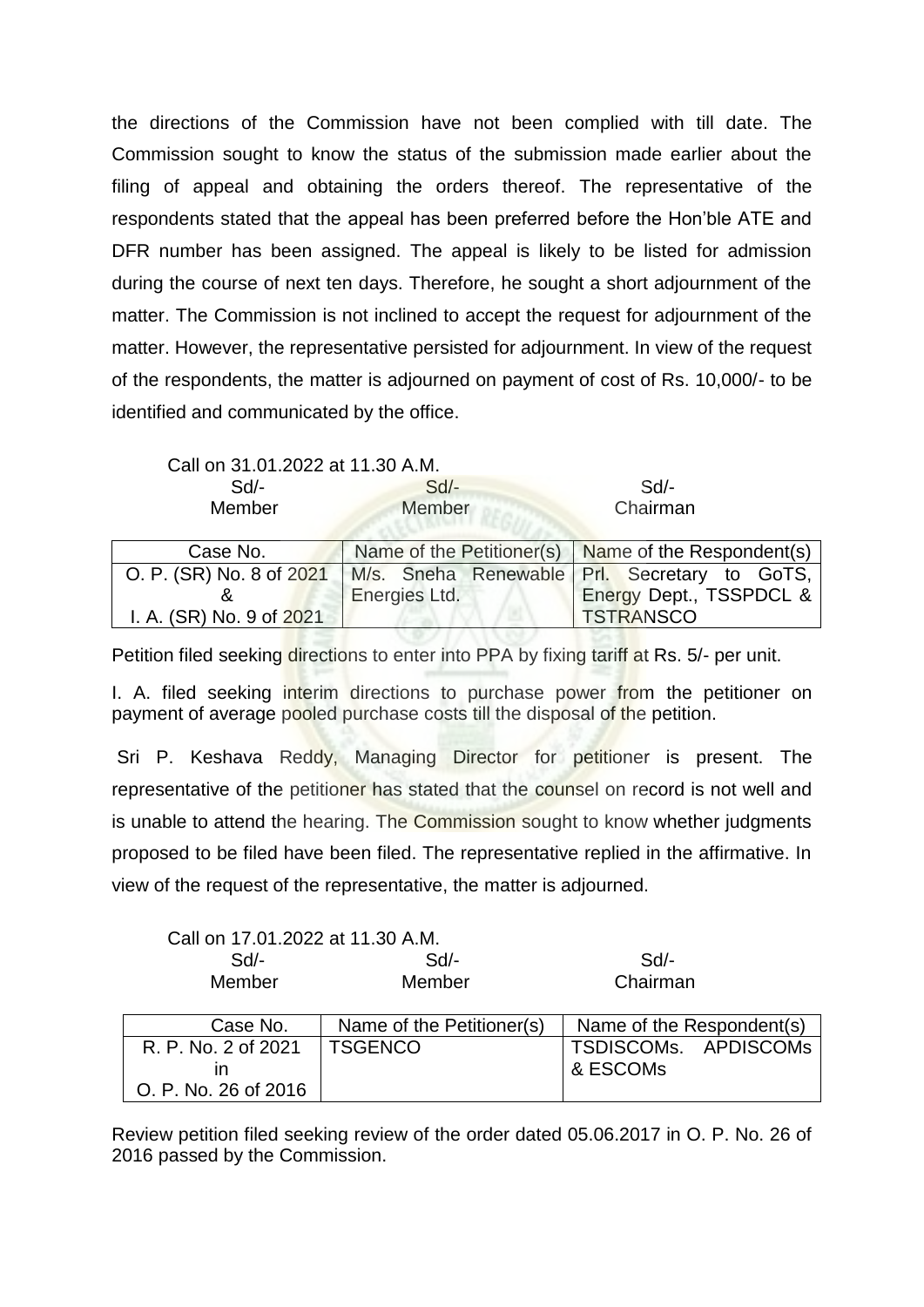Sri Y. Rama Rao, Advocate for review petitioner, Sri. Mohammad Bande Ali, Law Attachee for the respondent Nos. 1 and 2, Sri G. V. Brahmananda Rao, advocate representing Sri P. Shiva Rao, Advocate for respondent Nos. 3 and 4 and Sri B. Srikanth, Advocate representing M/s. Just Law Firm for respondent No. 5 are present. The counsel for review petitioner stated that the review petition was filed in the year 2017 itself and it was within the limitation as specified by the Commission in the Conduct of Business Regulation. The objection taken by the respondent Nos. 3 to 5 is untenable as the review petition is against the order dated 05.06.2017. The contentions raised in the review petition do not constitute grounds for appeal as specific issues relating to the conditions of review being arithmetical mistakes or error apparent on the face of the record have been undertaken in the review petition.

The counsel for review petitioner elaborately dealt with the aspects of review and demonstrated the requirement of reviewing the order passed by the Commission with regard to arithmetical mistakes and error apparent on the face of the record. He waded through the various tables and figures mentioned in the original filings and the order passed thereof insofar as those aspects are concerned. It is his contention that the application of regulations and the provisions of the tariff determination exercised have resulted in miscalculations and wrong findings causing loss to the review petitioner.

The Commission undertook the determination of tariff for the control period based on the submissions of the review petitioner and different stakeholders, but applied inappropriate regulations, which is detrimental to the interest of the review petitioner. Therefore, it is absolutely necessary that the Commission reviewed the order to correct the errors as pointed out by the review petitioner.

The counsel appearing for respondent Nos. 3 to 5 have sought further time to file the counter affidavit. However, the Commission expresses its displeasure in granting further time, but allowed them to file written arguments in the matter on or before 17.01.2022.

Having heard the counsel for review petitioner, the matter is reserved for orders.

| Sd/-   | Sd/-   | Sd       |
|--------|--------|----------|
| Member | Member | Chairman |